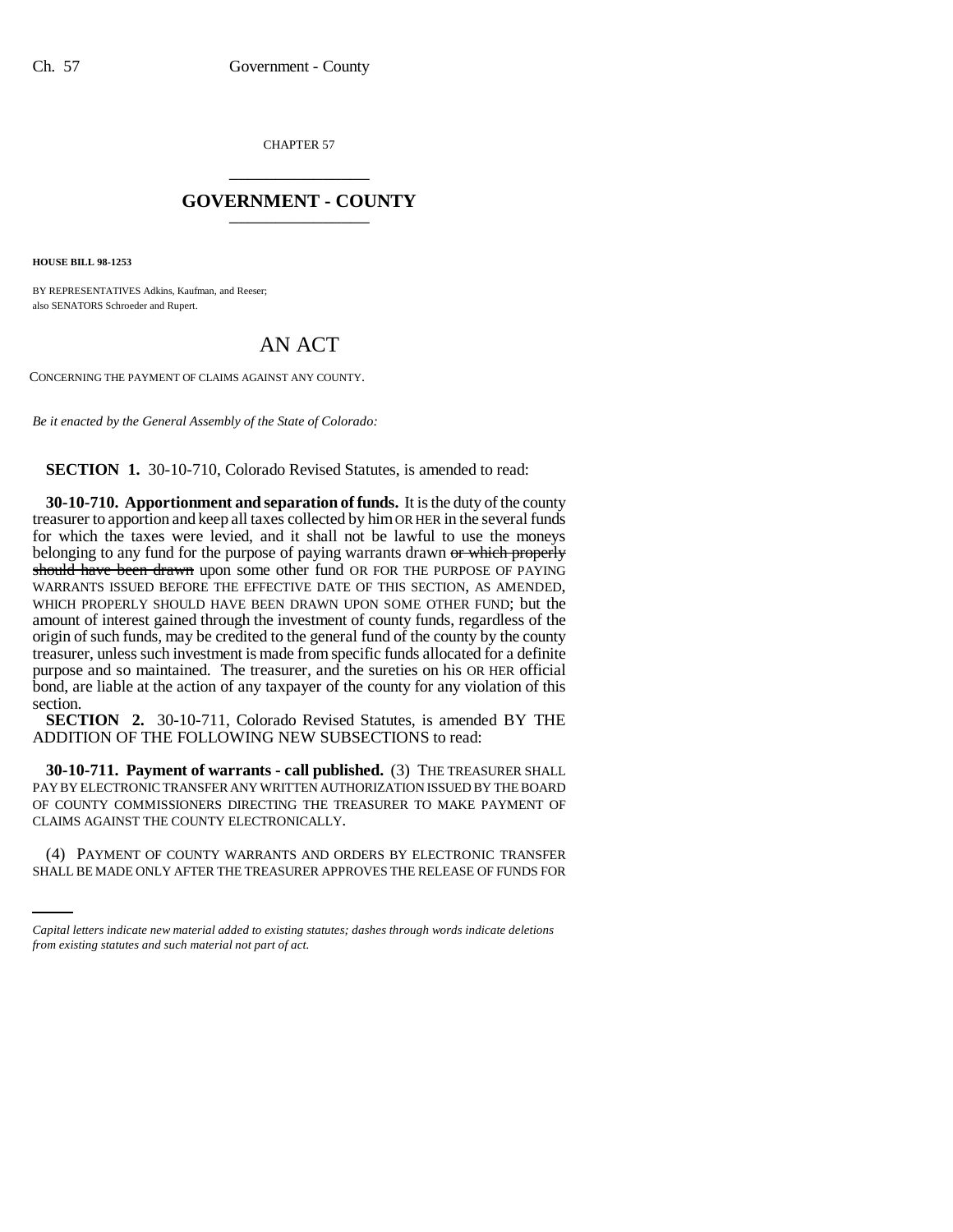SUCH ELECTRONIC TRANSFER.

(5) FOR PURPOSES OF THIS PART 7, "ORDER" MEANS ALL ORDERS AND AUTHORIZATIONS ISSUED BY THE BOARD OF COUNTY COMMISSIONERS FOR THE PAYMENT OF CLAIMS AGAINST THE COUNTY. "ORDER" INCLUDES ANY WARRANT ISSUED BY THE BOARD OF COUNTY COMMISSIONERS AND ANY WRITTEN AUTHORIZATION ISSUED BY THE BOARD OF COUNTY COMMISSIONERS DIRECTING THE TREASURER TO MAKE PAYMENT OF CLAIMS AGAINST THE COUNTY BY ELECTRONIC TRANSFER.

**SECTION 3.** 30-10-718, Colorado Revised Statutes, is amended to read:

**30-10-718. Registry of orders - open to inspection.** Every county treasurer shall keep in his OR HER office a **book** RECORD to be called the registry of county orders wherein shall be entered at the date of the presentation thereof and without any interval or blank line between any such entry and the one preceding it every county order or other certificate or evidence of county indebtedness at any time presented to such county treasurer for payment AT ANY TIME THAT THE COUNTY HAS INSUFFICIENT FUNDS TO PAY THE INDEBTEDNESS EVIDENCED ON SUCH ORDER OR OTHER CERTIFICATE OR EVIDENCE OF COUNTY INDEBTEDNESS, whether the same is paid at the time of presentation or not, the date and number of such order, the amount for which the same is payable, the date of the presentation thereof, the name of the person to whom such order is by the terms thereof payable, and the name of the person presenting the same. Every such registry of county orders, at all reasonable hours, shall be open to inspection and examination of any person desiring to inspect or examine the same.

**SECTION 4.** 30-10-726, Colorado Revised Statutes, is amended to read:

**30-10-726. Failure of treasurer to perform duties - penalty.** Every county treasurer who fails, neglects, or refuses to have and keep in his OR HER office such cash book as required by section 30-10-717 or to set down therein at the time of the receipt thereof any moneys by him OR HER received or collected as such treasurer; or makes any false or deficient entry thereof; or fails, neglects, or refuses to have and keep the said cash book at his OR HER office at all reasonable hours of the day; or fails, neglects, or refuses to permit any person to inspect and examine the same at any reasonable hour of the day; or fails, neglects, or refuses to issue his OR HER receipt for any moneys received by him OR HER as such county treasurer as required by section 30-10-715; or fails, neglects, or refuses to set down in such receipt the kind of funds, whether money, or state or county scrip, or evidence of state or county indebtedness; or fails, neglects, or refuses to have and keep in his OR HER office such register of county orders as required by section 30-10-718; or fails, neglects, or refuses to enter at the time of the presentation every county order which THAT may be presented to him OR HER for payment AT A TIME IN WHICH THE COUNTY HAS INSUFFICIENT FUNDS TO PAY THE INDEBTEDNESS EVIDENCED ON SUCH ORDER; or makes any false entry thereof; or fails, neglects, or refuses to pay any order presented to him OR HER for payment, there being then money in the treasury appropriated for the payment thereof; or wherefrom by law the same ought to be paid; or pays any such order, there not being then remaining in the treasury money sufficient wherefrom all orders drawn upon the same fund and previously presented may lawfully be paid, is guilty of a misdemeanor and, upon conviction thereof, shall be punished by a fine